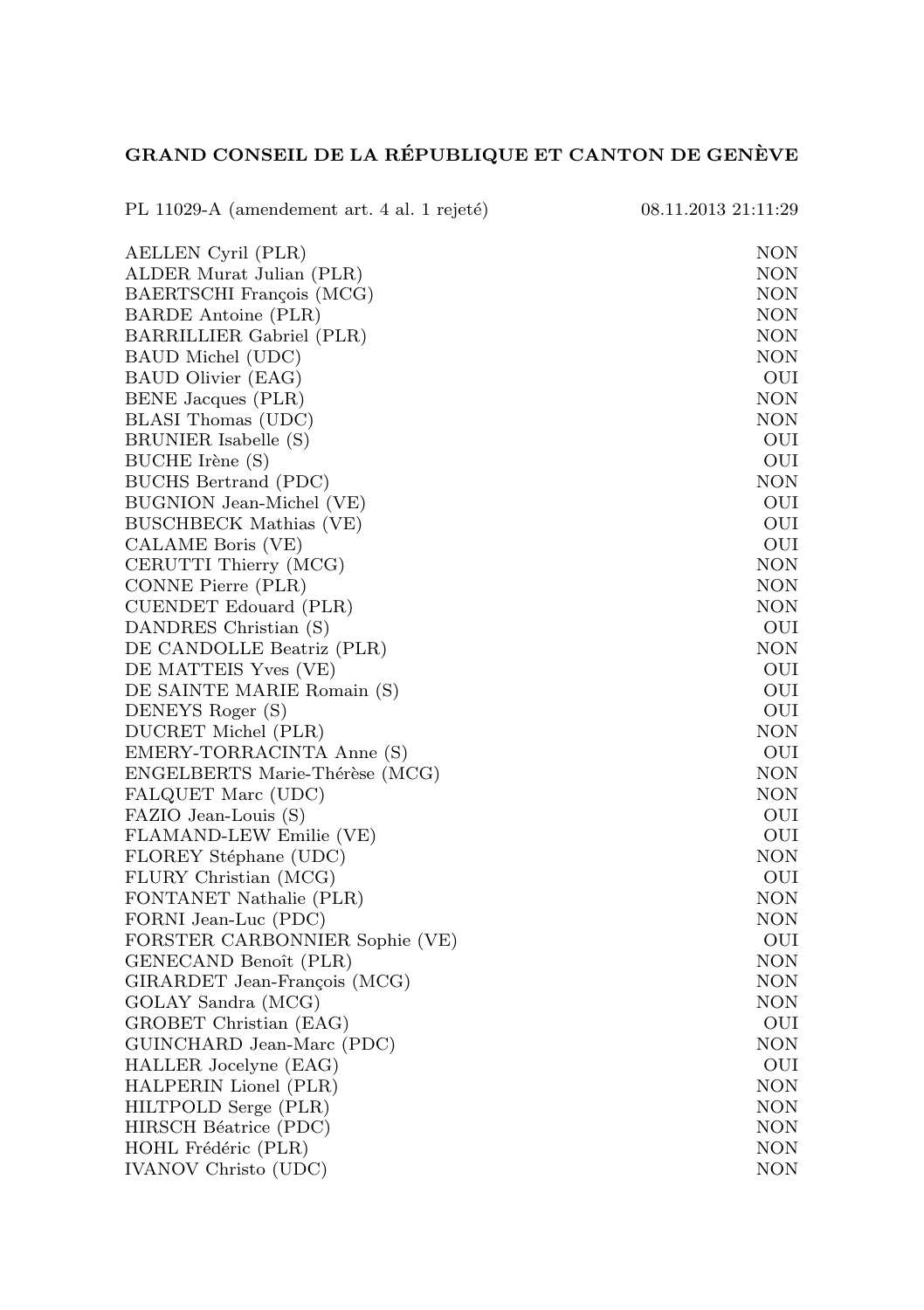| JEANNERET Claude (MCG)          | NON        |
|---------------------------------|------------|
| JOYE Philippe (MCG)             | NON        |
| KLOPMANN Sarah (VE)             | OUI        |
| LANCE François (PDC)            | <b>NON</b> |
| LEFORT François (VE)            | OUI        |
| LUSSI Patrick (UDC)             | <b>NON</b> |
| MAENDLY Norbert (UDC)           | <b>NON</b> |
| MAGNIN Danièle (MCG)            | OUI        |
| MARTI Caroline (S)              | OUI        |
| MAZZONE Lisa (VE)               | OUI        |
| MEDEIROS Carlos (MCG)           | <b>NON</b> |
| MEISSNER Christina (UDC)        | <b>NON</b> |
| METTAN Guy (PDC)                | <b>NON</b> |
| MIZRAHI Cyril (S)               | OUI        |
| MONTANT Bénédicte (PLR)         | <b>NON</b> |
| MOYARD Salima (S)               | OUI        |
| ORSINI Magali (EAG)             | ABS        |
| PAGANI Rémy (EAG)               | OUI        |
| PERLER Frédérique (VE)          | OUI        |
| PYTHON André (MCG)              | <b>NON</b> |
| RAPPAZ Henry (MCG)              | NON        |
| RIEDWEG Bernhard (UDC)          | <b>NON</b> |
| RIELLE Jean-Charles (S)         | OUI        |
| ROMAIN Jean (PLR)               | <b>NON</b> |
| RONGET Pierre (PLR)             | <b>NON</b> |
| ROSET Martine (PDC)             | <b>NON</b> |
| SANCHEZ Jean (MCG)              | <b>NON</b> |
| SCHNEIDER HAUSSER Lydia (S)     | OUI        |
| SLATKINE Ivan (PLR)             | <b>NON</b> |
| SPUHLER Pascal (MCG)            | <b>NON</b> |
| STAUFFER Eric (MCG)             | <b>NON</b> |
| VANEK Pierre (EAG)              | OUI        |
| VELASCO Alberto (S)             | OUI        |
| VON ARX-VERNON Anne Marie (PDC) | <b>NON</b> |
| VOUMARD Jean-Marie (MCG)        | <b>NON</b> |
| WEISS Pierre (PLR)              | <b>NON</b> |
| WENGER Thomas (S)               | OUI        |
| WICKY Raymond (PLR)             | <b>NON</b> |
| ZACHARIAS Ronald (MCG)          | <b>NON</b> |
| ZAUGG Christian (EAG)           | OUI        |
| ZAUGG Daniel (PLR)              | <b>NON</b> |